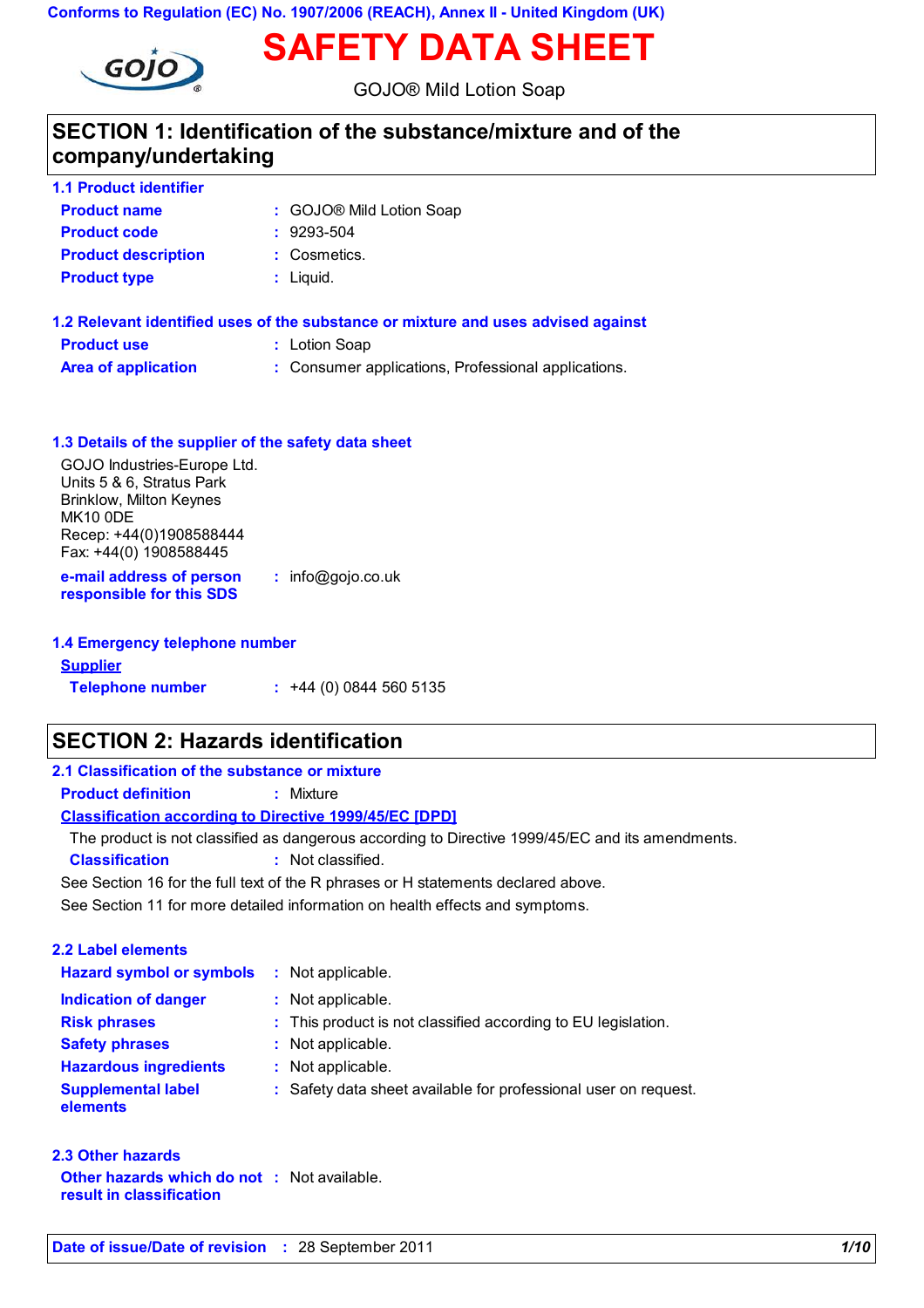### **SECTION 3: Composition/information on ingredients**

**:** Mivture

|                                                                                                                                          |                                                           |               |                                                                            | <b>Classification</b>                                                         |             |
|------------------------------------------------------------------------------------------------------------------------------------------|-----------------------------------------------------------|---------------|----------------------------------------------------------------------------|-------------------------------------------------------------------------------|-------------|
| <b>Product/ingredient</b><br>name                                                                                                        | <b>Identifiers</b>                                        | $\frac{9}{6}$ | 67/548/EEC                                                                 | <b>Regulation (EC) No.</b><br>1272/2008 [CLP]                                 | <b>Type</b> |
| Sulfochem B-27 DM                                                                                                                        |                                                           | $10 - 20$     | Xi; R36/38                                                                 | Skin Irrit. 2, H315<br>Eye Irrit. 2, H319                                     | $[1]$       |
| ammonium chloride                                                                                                                        | EC: $235-186-4$<br>CAS: 12125-02-9<br>Index: 017-014-00-8 | $1 - 3$       | Xn; R22<br>Xi; R36                                                         | Acute Tox. 4, H302<br>Eye Irrit. 2, H319<br>Aquatic Acute 1, H400             | [1] [2]     |
| $Poly($ oxy-1,2-<br>ethanediyl), alpha-(3-<br>carboxy-1-<br>oxosulfopropyl)-omega-<br>hydroxy-,C10-C16<br>alkylethers, disodium<br>salts | EC: 500-232-7<br>CAS: 68815-56-5                          | 1-5           | Xi; R36                                                                    | Skin Irrit. 2, H315<br>Eye Irrit. 2, H319                                     | $[1]$       |
|                                                                                                                                          |                                                           |               | See section 16 for the<br>full text of the R-<br>phrases declared<br>above | See Section 16 for the<br>full text of the H<br>statements declared<br>above. |             |

There are no additional ingredients present which, within the current knowledge of the supplier and in the concentrations applicable, are classified as hazardous to health or the environment and hence require reporting in this section.

**Type** 

**Substance/mixture** 

[1] Substance classified with a health or environmental hazard

[2] Substance with a workplace exposure limit

[3] Substance meets the criteria for PBT according to Regulation (EC) No. 1907/2006, Annex XIII

[4] Substance meets the criteria for vPvB according to Regulation (EC) No. 1907/2006, Annex XIII

Occupational exposure limits, if available, are listed in Section 8.

### **SECTION 4: First aid measures**

#### **4.1 Description of first aid measures**

| <b>Eye contact</b>                | : Immediately flush eyes with plenty of water, occasionally lifting the upper and lower<br>eyelids. Check for and remove any contact lenses. Get medical attention if irritation<br>occurs. |
|-----------------------------------|---------------------------------------------------------------------------------------------------------------------------------------------------------------------------------------------|
| <b>Inhalation</b>                 | : No special measures are required.                                                                                                                                                         |
| <b>Skin contact</b>               | : No special measures required.                                                                                                                                                             |
| <b>Ingestion</b>                  | : Do not induce vomiting unless directed to do so by medical personnel. Get medical<br>attention if symptoms occur.                                                                         |
| <b>Protection of first-aiders</b> | : No action shall be taken involving any personal risk or without suitable training.                                                                                                        |

#### **4.2 Most important symptoms and effects, both acute and delayed**

#### **Potential acute health effects**

| <b>Eye contact</b>                  | : No known significant effects or critical hazards.                                                                                                          |
|-------------------------------------|--------------------------------------------------------------------------------------------------------------------------------------------------------------|
| <b>Inhalation</b>                   | : Exposure to decomposition products may cause a health hazard. Serious effects<br>may be delayed following exposure. See sections 5.2 and 10.6 for details. |
| <b>Skin contact</b>                 | : No known significant effects or critical hazards.                                                                                                          |
| <b>Ingestion</b>                    | : No known significant effects or critical hazards.                                                                                                          |
| <b>Over-exposure signs/symptoms</b> |                                                                                                                                                              |
| <b>Eye contact</b>                  | : No specific data.                                                                                                                                          |
| <b>Inhalation</b>                   | : No specific data.                                                                                                                                          |
| <b>Skin contact</b>                 | No specific data.                                                                                                                                            |

**Ingestion** No specific data. **:**

#### **4.3 Indication of any immediate medical attention and special treatment needed**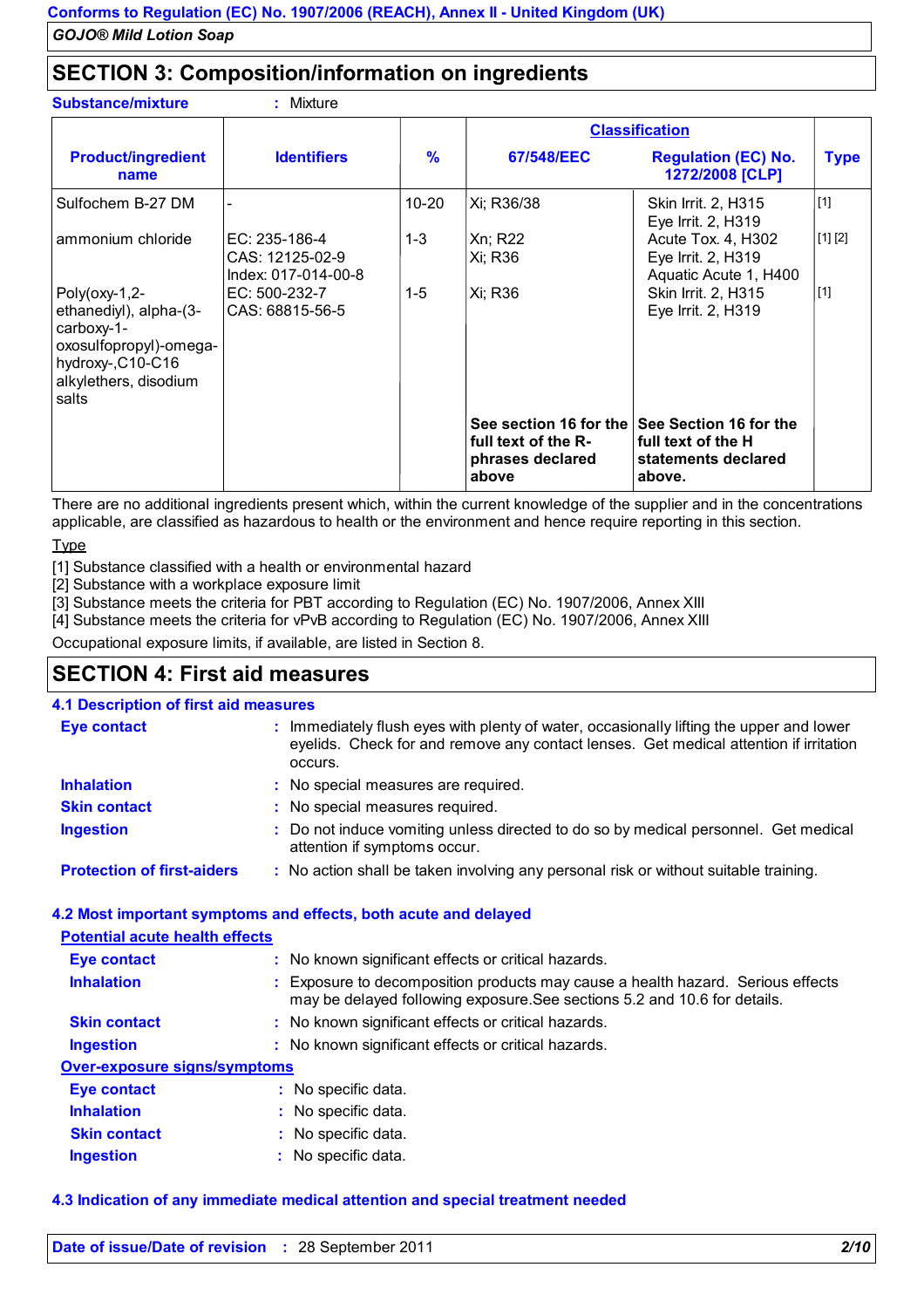|                                                          | Conforms to Regulation (EC) No. 1907/2006 (REACH), Annex II - United Kingdom (UK)                                                                                                                                                                                                                                                                     |
|----------------------------------------------------------|-------------------------------------------------------------------------------------------------------------------------------------------------------------------------------------------------------------------------------------------------------------------------------------------------------------------------------------------------------|
| <b>GOJO® Mild Lotion Soap</b>                            |                                                                                                                                                                                                                                                                                                                                                       |
| <b>SECTION 4: First aid measures</b>                     |                                                                                                                                                                                                                                                                                                                                                       |
| <b>Notes to physician</b>                                | : In case of inhalation of decomposition products in a fire, symptoms may be delayed.<br>The exposed person may need to be kept under medical surveillance for 48 hours.                                                                                                                                                                              |
| <b>Specific treatments</b>                               | : No specific treatment.                                                                                                                                                                                                                                                                                                                              |
| <b>SECTION 5: Firefighting measures</b>                  |                                                                                                                                                                                                                                                                                                                                                       |
| 5.1 Extinguishing media                                  |                                                                                                                                                                                                                                                                                                                                                       |
| <b>Suitable extinguishing</b><br>media                   | $:$ Use an extinguishing agent suitable for the surrounding fire. Use dry chemical, $CO2$ ,<br>alcohol-resistant foam or water spray (fog).                                                                                                                                                                                                           |
| <b>Unsuitable extinguishing</b><br>media                 | : None known.                                                                                                                                                                                                                                                                                                                                         |
|                                                          | 5.2 Special hazards arising from the substance or mixture                                                                                                                                                                                                                                                                                             |
| <b>Hazards from the</b><br>substance or mixture          | : In a fire or if heated, a pressure increase will occur and the container may burst.                                                                                                                                                                                                                                                                 |
| <b>Hazardous combustion</b><br>products                  | Decomposition products may include the following materials:<br>carbon dioxide<br>carbon monoxide<br>nitrogen oxides<br>sulfur oxides<br>halogenated compounds                                                                                                                                                                                         |
| <b>5.3 Advice for firefighters</b>                       |                                                                                                                                                                                                                                                                                                                                                       |
| fighters                                                 | Special precautions for fire-: Promptly isolate the scene by removing all persons from the vicinity of the incident if<br>there is a fire. No action shall be taken involving any personal risk or without suitable<br>training.                                                                                                                      |
| <b>Special protective</b><br>equipment for fire-fighters | Fire-fighters should wear appropriate protective equipment and self-contained<br>breathing apparatus (SCBA) with a full face-piece operated in positive pressure mode.<br>Clothing for fire-fighters (including helmets, protective boots and gloves) conforming<br>to European standard EN 469 will provide a basic level of protection for chemical |

# **SECTION 6: Accidental release measures**

incidents.

| 6.1 Personal precautions, protective equipment and emergency procedures |  |                                                                                                                                                                                                                           |  |  |
|-------------------------------------------------------------------------|--|---------------------------------------------------------------------------------------------------------------------------------------------------------------------------------------------------------------------------|--|--|
| <b>For non-emergency</b><br>personnel                                   |  | : No special measures required.                                                                                                                                                                                           |  |  |
| For emergency responders                                                |  | : If specialised clothing is required to deal with the spillage, take note of any information<br>in Section 8 on suitable and unsuitable materials. See also Section 8 for additional<br>information on hygiene measures. |  |  |
| <b>6.2 Environmental</b><br><b>precautions</b>                          |  | : Dilute with plenty of water. Avoid dispersal of spilt material and runoff and contact<br>with soil, waterways, drains and sewers.                                                                                       |  |  |
| 6.3 Methods and materials for containment and cleaning up               |  |                                                                                                                                                                                                                           |  |  |
| <b>Small spill</b>                                                      |  | : Absorb with an inert material and place in an appropriate waste disposal container.                                                                                                                                     |  |  |
| <b>Large spill</b>                                                      |  | : Not applicable.                                                                                                                                                                                                         |  |  |
| 6.4 Reference to other<br><b>sections</b>                               |  | : See Section 1 for emergency contact information.<br>See Section 8 for information on appropriate personal protective equipment.<br>See Section 13 for additional waste treatment information.                           |  |  |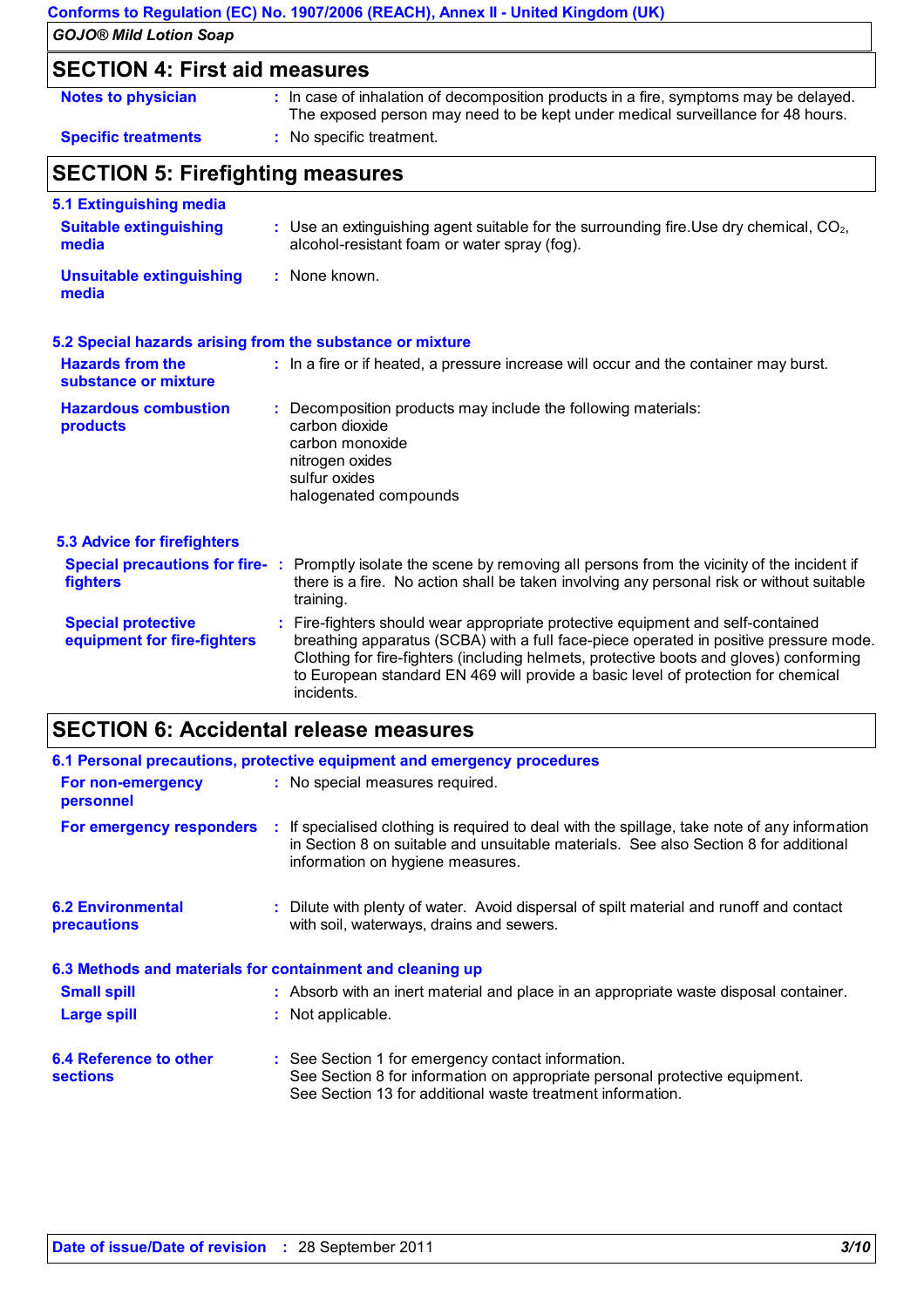## **SECTION 7: Handling and storage**

The information in this section contains generic advice and guidance. The list of Identified Uses in Section 1 should be consulted for any available use-specific information provided in the Exposure Scenario(s).

| 7.1 Precautions for safe handling                                                    |                                                                |
|--------------------------------------------------------------------------------------|----------------------------------------------------------------|
| <b>Protective measures</b>                                                           | : No special measures are required.                            |
| <b>Advice on general</b><br>occupational hygiene                                     | : Good hygiene practices and housekeeping measures             |
| <b>7.2 Conditions for safe</b><br>storage, including any<br><i>incompatibilities</i> | : Store in original container, protected from direct sunlight. |
| 7.3 Specific end use(s)                                                              |                                                                |
| <b>Recommendations</b>                                                               | $:$ Not available.                                             |
| Industrial sector specific<br><b>solutions</b>                                       | $:$ Not available.                                             |

## **SECTION 8: Exposure controls/personal protection**

The information in this section contains generic advice and guidance. The list of Identified Uses in Section 1 should be consulted for any available use-specific information provided in the Exposure Scenario(s).

### **8.1 Control parameters**

### **Occupational exposure limits**

| <b>Product/ingredient name</b>                               |                                                                                                                                                                                                                                                                                                                                                                                                                                                                                                                                                                                                | <b>Exposure limit values</b>                                                                                                                             |  |
|--------------------------------------------------------------|------------------------------------------------------------------------------------------------------------------------------------------------------------------------------------------------------------------------------------------------------------------------------------------------------------------------------------------------------------------------------------------------------------------------------------------------------------------------------------------------------------------------------------------------------------------------------------------------|----------------------------------------------------------------------------------------------------------------------------------------------------------|--|
| ammonium chloride                                            |                                                                                                                                                                                                                                                                                                                                                                                                                                                                                                                                                                                                | EH40/2005 WELs (United Kingdom (UK), 8/2007).<br>STEL: 20 mg/m <sup>3</sup> 15 minute(s). Form: Fume<br>TWA: 10 mg/m <sup>3</sup> 8 hour(s). Form: Fume  |  |
| <b>Recommended monitoring</b><br>procedures                  | : No special measures are required.<br>handling of larger amounts : If this product contains ingredients with exposure limits,<br>personal, workplace atmosphere or biological monitoring may be required to<br>determine the effectiveness of the ventilation or other control measures and/or the<br>necessity to use respiratory protective equipment. Reference should be made to<br>European Standard EN 689 for methods for the assessment of exposure by inhalation<br>to chemical agents and national guidance documents for methods for the<br>determination of hazardous substances. |                                                                                                                                                          |  |
| <b>Derived effect levels</b><br>No DELs available.           |                                                                                                                                                                                                                                                                                                                                                                                                                                                                                                                                                                                                |                                                                                                                                                          |  |
| <b>Predicted effect concentrations</b><br>No PECs available. |                                                                                                                                                                                                                                                                                                                                                                                                                                                                                                                                                                                                |                                                                                                                                                          |  |
| <b>8.2 Exposure controls</b>                                 |                                                                                                                                                                                                                                                                                                                                                                                                                                                                                                                                                                                                |                                                                                                                                                          |  |
| <b>Appropriate engineering</b><br><b>controls</b>            |                                                                                                                                                                                                                                                                                                                                                                                                                                                                                                                                                                                                | : No special ventilation requirements. Good general ventilation should be sufficient to<br>control worker exposure to airborne contaminants.             |  |
| <b>Individual protection measures</b>                        |                                                                                                                                                                                                                                                                                                                                                                                                                                                                                                                                                                                                |                                                                                                                                                          |  |
| <b>Hygiene measures</b>                                      |                                                                                                                                                                                                                                                                                                                                                                                                                                                                                                                                                                                                | No special measures are required. However, in compliance with good industrial<br>hygiene practice, exposure to any chemical should be kept to a minimum. |  |
| <b>Eye/face protection</b>                                   |                                                                                                                                                                                                                                                                                                                                                                                                                                                                                                                                                                                                | : Safety eyewear complying with an approved standard should be used when a risk                                                                          |  |
|                                                              | dusts.                                                                                                                                                                                                                                                                                                                                                                                                                                                                                                                                                                                         | assessment indicates this is necessary to avoid exposure to liquid splashes, mists or                                                                    |  |
| <b>Skin protection</b>                                       |                                                                                                                                                                                                                                                                                                                                                                                                                                                                                                                                                                                                |                                                                                                                                                          |  |
| <b>Hand protection</b>                                       |                                                                                                                                                                                                                                                                                                                                                                                                                                                                                                                                                                                                | : No special protection is required.                                                                                                                     |  |
| <b>Body protection</b>                                       |                                                                                                                                                                                                                                                                                                                                                                                                                                                                                                                                                                                                | : No special protection is required.                                                                                                                     |  |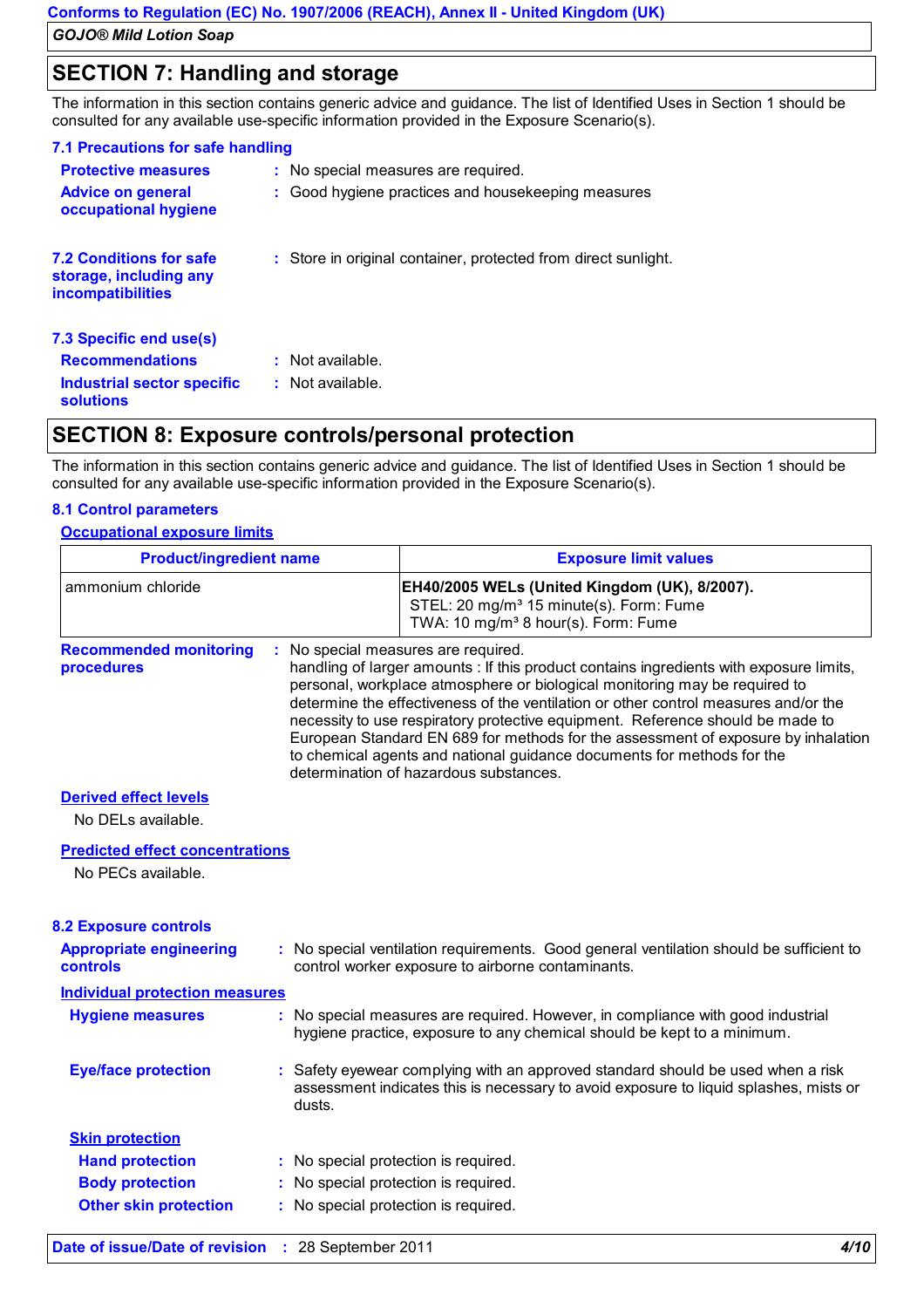# **Conforms to Regulation (EC) No. 1907/2006 (REACH), Annex II - United Kingdom (UK)**

*GOJO® Mild Lotion Soap*

### **SECTION 8: Exposure controls/personal protection**

| <b>Respiratory protection</b>             | : No special protection is required.                                                                   |
|-------------------------------------------|--------------------------------------------------------------------------------------------------------|
| <b>Environmental exposure</b><br>controls | : Avoid dispersal of spilt material and runoff and contact with soil, waterways, drains<br>and sewers. |

## **SECTION 9: Physical and chemical properties**

#### **9.1 Information on basic physical and chemical properties**

| <b>Appearance</b>                                      |    |                    |
|--------------------------------------------------------|----|--------------------|
| <b>Physical state</b>                                  | ÷. | Liquid.            |
| <b>Colour</b>                                          | t. | White.             |
| <b>Odour</b>                                           | t  | None.              |
| <b>Odour threshold</b>                                 | t  | Not available.     |
| рH                                                     | t  | 5                  |
| <b>Melting point/freezing point</b>                    | t. | Not available.     |
| Initial boiling point and boiling<br>range             | t  | Not available.     |
| <b>Flash point</b>                                     | t  | Not applicable.    |
| <b>Evaporation rate</b>                                | ř. | Not available.     |
| <b>Flammability (solid, gas)</b>                       | ř. | Not available.     |
| <b>Burning time</b>                                    |    | Not applicable.    |
| <b>Burning rate</b>                                    | ř, | Not applicable.    |
| <b>Upper/lower flammability or</b><br>explosive limits |    | Not available.     |
| <b>Vapour pressure</b>                                 | t. | Not available.     |
| <b>Vapour density</b>                                  |    | Not available.     |
| <b>Relative density</b>                                | ř. | Not available.     |
| <b>Solubility(ies)</b>                                 | t  |                    |
|                                                        |    | Miscible in water. |
| <b>Partition coefficient: n-</b><br>octanol/water      |    | Not available.     |
| <b>Auto-ignition temperature</b>                       | t  | Not applicable.    |
| <b>Decomposition temperature</b>                       | ř. | Not available.     |
| <b>Viscosity</b>                                       |    | Not available.     |
| <b>Explosive properties</b>                            | t  | Not applicable.    |
| <b>Oxidising properties</b>                            | t  | None.              |

### **9.2 Other information**

No additional information.

| <b>SECTION 10: Stability and reactivity</b> |  |                                                                                                                                 |  |
|---------------------------------------------|--|---------------------------------------------------------------------------------------------------------------------------------|--|
| <b>10.1 Reactivity</b>                      |  | : No specific test data related to reactivity available for this product or its ingredients.                                    |  |
| <b>10.2 Chemical stability</b>              |  | : The product is stable.                                                                                                        |  |
| reactions                                   |  | 10.3 Possibility of hazardous: Under normal conditions of storage and use, hazardous reactions will not occur.                  |  |
| <b>10.4 Conditions to avoid</b>             |  | : None known.                                                                                                                   |  |
| 10.5 Incompatible materials                 |  | : Reactive or incompatible with the following materials: oxidizing materials, reducing<br>materials, metals, acids and alkalis. |  |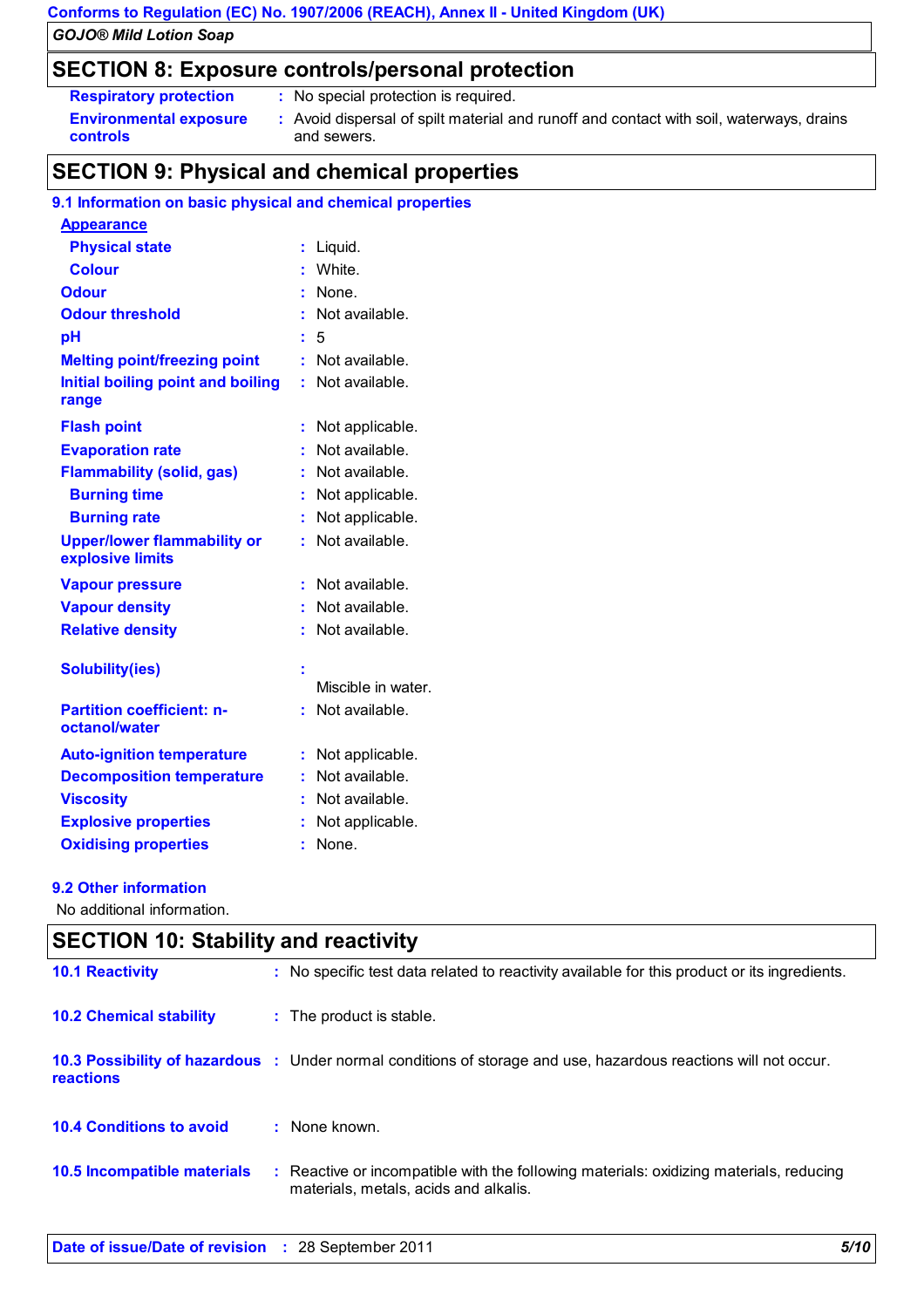### **SECTION 10: Stability and reactivity**

**10.6 Hazardous decomposition products** Under normal conditions of storage and use, hazardous decomposition products **:** should not be produced.

### **SECTION 11: Toxicological information**

#### **11.1 Information on toxicological effects**

#### **Acute toxicity**

| <b>Product/ingredient name</b> | Result    | <b>Species</b> | <b>Dose</b> | <b>Exposure</b> |
|--------------------------------|-----------|----------------|-------------|-----------------|
| Tammonium chloride             | LD50 Oral | Rat            | 1650 mg/kg  |                 |

**Conclusion/Summary :** Not available.

#### **Irritation/Corrosion**

| <b>Product/ingredient name</b>                         | <b>Result</b>                                                                            | <b>Species</b>                                                                              | <b>Score</b>             | <b>Exposure</b> | <b>Observation</b> |  |  |
|--------------------------------------------------------|------------------------------------------------------------------------------------------|---------------------------------------------------------------------------------------------|--------------------------|-----------------|--------------------|--|--|
| ammonium chloride                                      | Eyes - Mild irritant                                                                     | Rabbit                                                                                      | $\overline{a}$           | 24 hours 500    |                    |  |  |
|                                                        |                                                                                          |                                                                                             |                          | milligrams      |                    |  |  |
|                                                        | Eyes - Severe irritant                                                                   | Rabbit                                                                                      | $\overline{\phantom{a}}$ | 100             | $\blacksquare$     |  |  |
| Alcohols, C10-16,                                      |                                                                                          |                                                                                             |                          | milligrams      |                    |  |  |
| ethoxylated, sulfosuccinates,                          |                                                                                          | 24 hours 500<br>Skin - Severe irritant<br>Rabbit<br>$\overline{\phantom{a}}$<br>microliters |                          |                 |                    |  |  |
| disodium salts                                         |                                                                                          |                                                                                             |                          |                 |                    |  |  |
| <b>Conclusion/Summary</b>                              | : Not available.                                                                         |                                                                                             |                          |                 |                    |  |  |
| <b>Sensitiser</b>                                      |                                                                                          |                                                                                             |                          |                 |                    |  |  |
| <b>Conclusion/Summary</b>                              | : Not available.                                                                         |                                                                                             |                          |                 |                    |  |  |
| <b>Mutagenicity</b>                                    |                                                                                          |                                                                                             |                          |                 |                    |  |  |
| <b>Conclusion/Summary</b>                              | : Not available.                                                                         |                                                                                             |                          |                 |                    |  |  |
| <b>Carcinogenicity</b>                                 |                                                                                          |                                                                                             |                          |                 |                    |  |  |
| <b>Conclusion/Summary</b>                              | : Not available.                                                                         |                                                                                             |                          |                 |                    |  |  |
| <b>Reproductive toxicity</b>                           |                                                                                          |                                                                                             |                          |                 |                    |  |  |
| <b>Conclusion/Summary</b>                              | : Not available.                                                                         |                                                                                             |                          |                 |                    |  |  |
| <b>Teratogenicity</b>                                  |                                                                                          |                                                                                             |                          |                 |                    |  |  |
| <b>Conclusion/Summary</b>                              |                                                                                          |                                                                                             |                          |                 |                    |  |  |
|                                                        |                                                                                          | : Not available.                                                                            |                          |                 |                    |  |  |
| <b>Information on the likely</b><br>routes of exposure | : Not available.                                                                         |                                                                                             |                          |                 |                    |  |  |
| <b>Potential acute health effects</b>                  |                                                                                          |                                                                                             |                          |                 |                    |  |  |
| <b>Inhalation</b>                                      | Exposure to decomposition products may cause a health hazard. Serious effects            |                                                                                             |                          |                 |                    |  |  |
|                                                        | may be delayed following exposure. See sections 5.2 and 10.6 for details.                |                                                                                             |                          |                 |                    |  |  |
| <b>Ingestion</b>                                       | No known significant effects or critical hazards.                                        |                                                                                             |                          |                 |                    |  |  |
| <b>Skin contact</b>                                    | No known significant effects or critical hazards.                                        |                                                                                             |                          |                 |                    |  |  |
| <b>Eye contact</b>                                     | : No known significant effects or critical hazards.                                      |                                                                                             |                          |                 |                    |  |  |
|                                                        | Symptoms related to the physical, chemical and toxicological characteristics             |                                                                                             |                          |                 |                    |  |  |
| <b>Inhalation</b>                                      | : No specific data.                                                                      |                                                                                             |                          |                 |                    |  |  |
| <b>Ingestion</b>                                       | No specific data.                                                                        |                                                                                             |                          |                 |                    |  |  |
| <b>Skin contact</b>                                    | No specific data.                                                                        |                                                                                             |                          |                 |                    |  |  |
| <b>Eye contact</b>                                     | No specific data.                                                                        |                                                                                             |                          |                 |                    |  |  |
|                                                        | Delayed and immediate effects and also chronic effects from short and long term exposure |                                                                                             |                          |                 |                    |  |  |
| <b>Short term exposure</b>                             |                                                                                          |                                                                                             |                          |                 |                    |  |  |
| <b>Potential immediate</b>                             | : No known significant effects or critical hazards.                                      |                                                                                             |                          |                 |                    |  |  |
| effects                                                |                                                                                          |                                                                                             |                          |                 |                    |  |  |
| <b>Potential delayed effects</b>                       | : No known significant effects or critical hazards.                                      |                                                                                             |                          |                 |                    |  |  |
| <b>Long term exposure</b>                              |                                                                                          |                                                                                             |                          |                 |                    |  |  |
| <b>Potential immediate</b>                             | : Not available.                                                                         |                                                                                             |                          |                 |                    |  |  |
| effects                                                |                                                                                          |                                                                                             |                          |                 |                    |  |  |
| Potential delayed effects : Not available.             |                                                                                          |                                                                                             |                          |                 |                    |  |  |
|                                                        |                                                                                          |                                                                                             |                          |                 |                    |  |  |
| Date of issue/Date of revision : 28 September 2011     |                                                                                          |                                                                                             |                          |                 | 6/10               |  |  |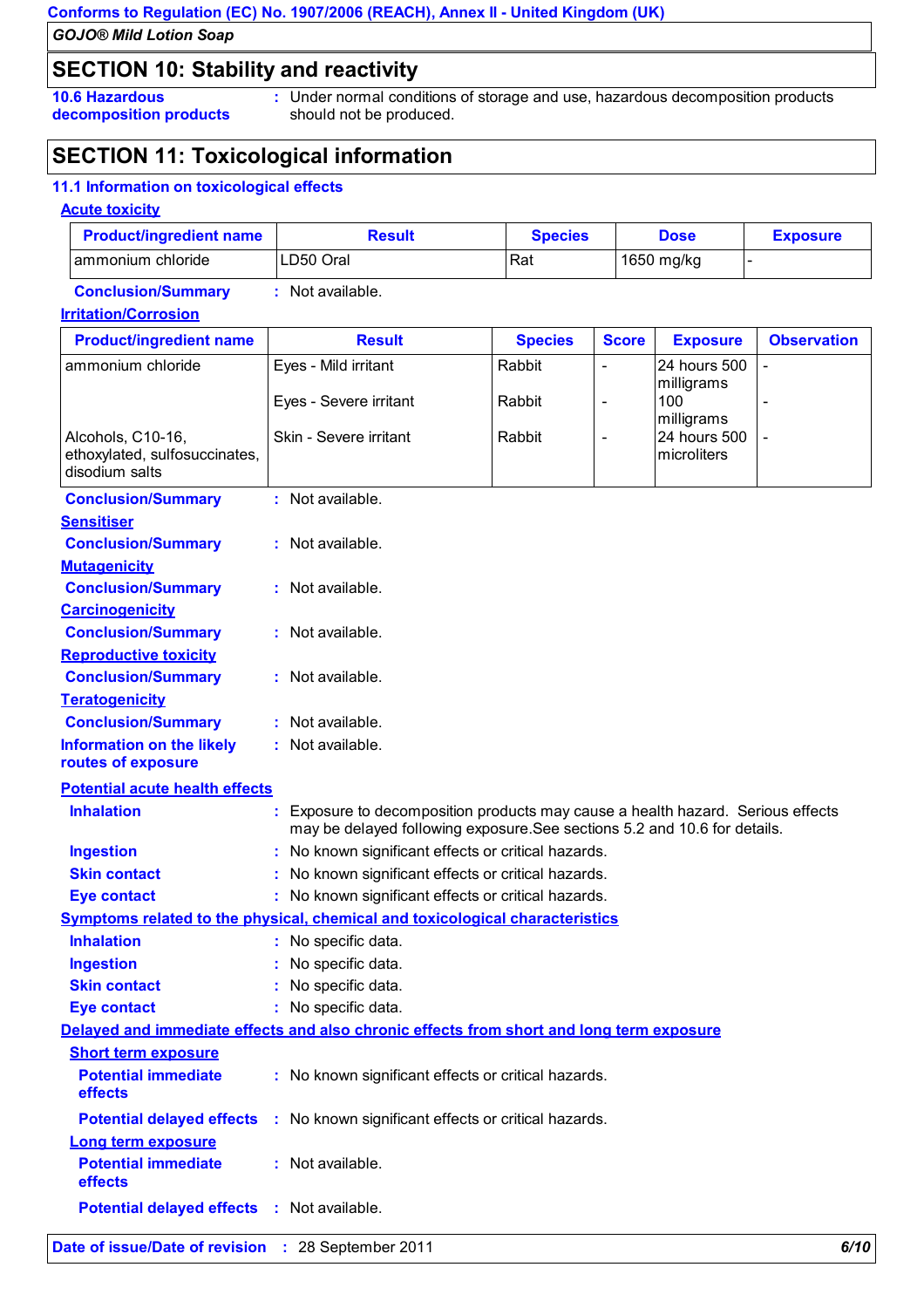### **SECTION 11: Toxicological information**

**Potential chronic health effects**

Not available.

| <b>Conclusion/Summary</b>    | : Not available.                                    |
|------------------------------|-----------------------------------------------------|
| <b>General</b>               | : No known significant effects or critical hazards. |
| <b>Carcinogenicity</b>       | : No known significant effects or critical hazards. |
| <b>Mutagenicity</b>          | : No known significant effects or critical hazards. |
| <b>Teratogenicity</b>        | : No known significant effects or critical hazards. |
| <b>Developmental effects</b> | : No known significant effects or critical hazards. |
| <b>Fertility effects</b>     | : No known significant effects or critical hazards. |
| <b>Other information</b>     | : Not available.                                    |

## **SECTION 12: Ecological information**

### **12.1 Toxicity**

| <b>Product/ingredient name</b> | <b>Result</b>                       | <b>Species</b>                                                                               | <b>Exposure</b> |
|--------------------------------|-------------------------------------|----------------------------------------------------------------------------------------------|-----------------|
| ammonium chloride              | Acute EC50 0.07 mg/L Marine water   | Algae - Hormosira banksii -<br>Gamete                                                        | 72 hours        |
|                                | Acute EC50 450000 ug/L Marine water | Algae - Tetraselmis chuii                                                                    | 96 hours        |
|                                | Acute LC50 20 ug/L Fresh water      | Crustaceans - Macrobrachium<br>rosenbergii - Post-larvae - 9.6<br>$mm - 12.9 mg$             | 48 hours        |
|                                | Acute LC50 390 ug/L Fresh water     | Daphnia - Daphnia magna -<br>Young                                                           | 48 hours        |
|                                | Chronic NOEC 330 ug/L Fresh water   | Crustaceans - Crangonyx sp. -<br>Juvenile (Fledgling, Hatchling,<br>Weanling) - 8 to 42 days | 21 days         |
|                                | Chronic NOEC 19.66 mg/L Fresh water | Daphnia - Daphnia magna - < 24<br>hours                                                      | 21 days         |
|                                | Chronic NOEC 0.006 mg/L Fresh water | Fish - Ictalurus punctatus - Fry -<br>10 weeks                                               | 30 days         |

**Conclusion/Summary :** Not available.

### **12.2 Persistence and degradability**

**Conclusion/Summary :** Not available.

### **12.3 Bioaccumulative potential**

Not available.

| <b>12.4 Mobility in soil</b>                            |                  |
|---------------------------------------------------------|------------------|
| <b>Soil/water partition</b><br><b>coefficient (Koc)</b> | : Not available. |
| <b>Mobility</b>                                         | : Not available. |

| 12.5 Results of PBT and vPvB assessment |                   |  |  |  |
|-----------------------------------------|-------------------|--|--|--|
| <b>PBT</b>                              | : Not applicable. |  |  |  |
| <b>vPvB</b>                             | : Not applicable. |  |  |  |

**12.6 Other adverse effects** : No known significant effects or critical hazards.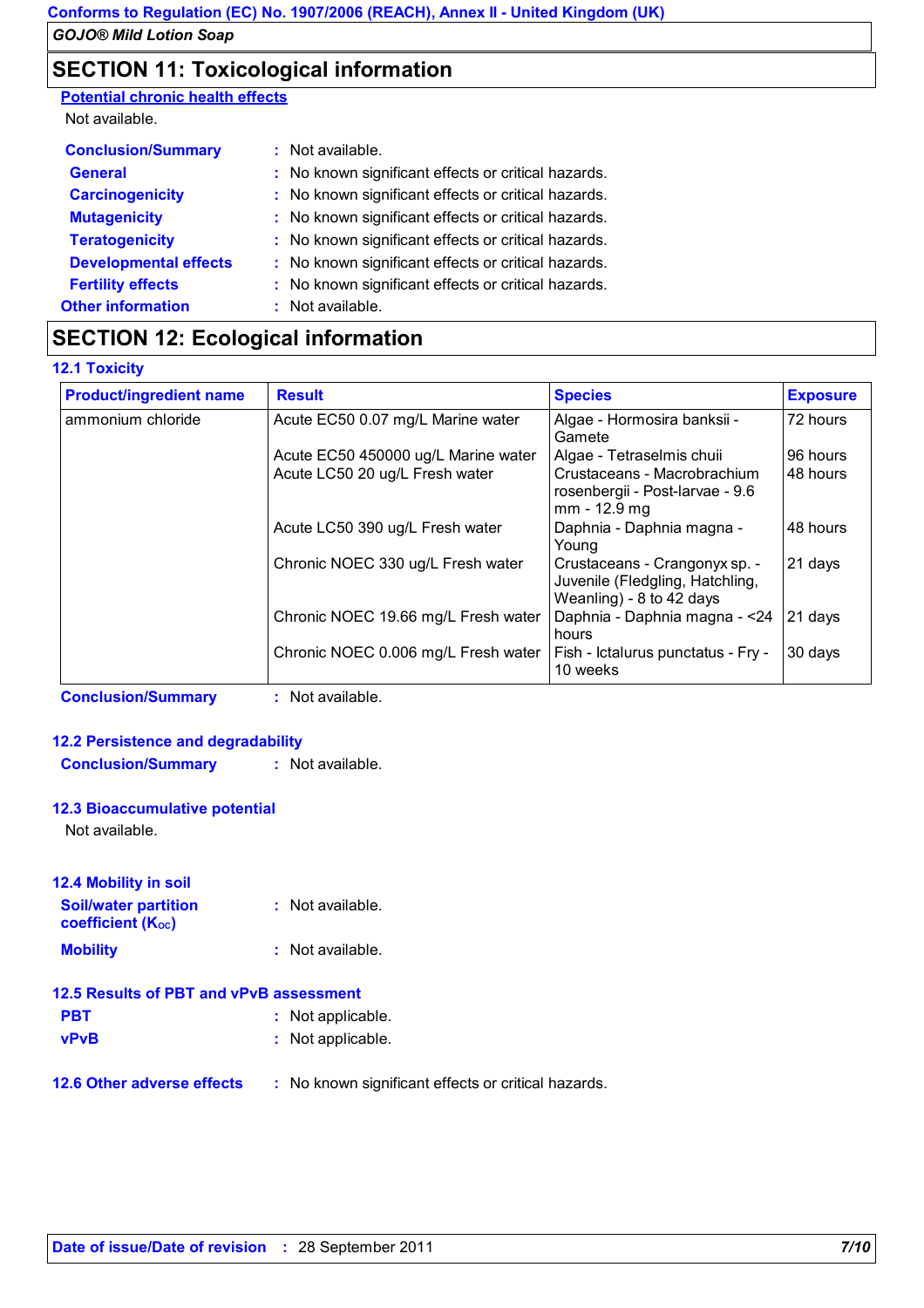### **SECTION 13: Disposal considerations**

The information in this section contains generic advice and guidance. The list of Identified Uses in Section 1 should be consulted for any available use-specific information provided in the Exposure Scenario(s).

#### **13.1 Waste treatment methods**

| <b>Product</b>             |                                                                                                                                                                                                                                                                                                                                                                                                                                                                                                                                                                                                                                                                                                                                                                                                                                                                                                                                    |
|----------------------------|------------------------------------------------------------------------------------------------------------------------------------------------------------------------------------------------------------------------------------------------------------------------------------------------------------------------------------------------------------------------------------------------------------------------------------------------------------------------------------------------------------------------------------------------------------------------------------------------------------------------------------------------------------------------------------------------------------------------------------------------------------------------------------------------------------------------------------------------------------------------------------------------------------------------------------|
| <b>Methods of disposal</b> | : The generation of waste should be avoided or minimised wherever possible.<br>Significant quantities of waste product residues should not be disposed of via the foul<br>sewer but processed in a suitable effluent treatment plant. Dispose of surplus and<br>non-recyclable products via a licensed waste disposal contractor. Disposal of this<br>product, solutions and any by-products should at all times comply with the<br>requirements of environmental protection and waste disposal legislation and any<br>regional local authority requirements. Waste packaging should be recycled.<br>Incineration or landfill should only be considered when recycling is not feasible. This<br>material and its container must be disposed of in a safe way. Empty containers or<br>liners may retain some product residues. Avoid dispersal of spilt material and runoff<br>and contact with soil, waterways, drains and sewers. |
| <b>Hazardous waste</b>     | : Within the present knowledge of the supplier, this product is not regarded as<br>hazardous waste, as defined by EU Directive 91/689/EEC. Dispose of waste product<br>or used containers according to local regulations.                                                                                                                                                                                                                                                                                                                                                                                                                                                                                                                                                                                                                                                                                                          |
| <b>Packaging</b>           |                                                                                                                                                                                                                                                                                                                                                                                                                                                                                                                                                                                                                                                                                                                                                                                                                                                                                                                                    |
| <b>Methods of disposal</b> | : The generation of waste should be avoided or minimised wherever possible. Waste<br>packaging should be recycled. Incineration or landfill should only be considered<br>when recycling is not feasible.                                                                                                                                                                                                                                                                                                                                                                                                                                                                                                                                                                                                                                                                                                                           |
| <b>Special precautions</b> | : This material and its container must be disposed of in a safe way. Empty containers<br>or liners may retain some product residues. Avoid dispersal of spilt material and<br>runoff and contact with soil, waterways, drains and sewers.                                                                                                                                                                                                                                                                                                                                                                                                                                                                                                                                                                                                                                                                                          |

## **SECTION 14: Transport information**

|                                                | <b>ADR/RID</b>           | <b>ADN/ADNR</b> | <b>IMDG</b>    | <b>IATA</b>    |
|------------------------------------------------|--------------------------|-----------------|----------------|----------------|
| 14.1 UN number                                 | Not regulated.           | Not regulated.  | Not regulated. | Not regulated. |
| 14.2 UN proper<br>shipping name                | $\overline{\phantom{a}}$ |                 |                |                |
| <b>14.3 Transport</b><br>hazard class(es)      | $\overline{\phantom{0}}$ |                 |                |                |
| 14.4 Packing group  -                          |                          |                 |                |                |
| <b>14.5 Environmental   No.</b><br>hazards     |                          | No.             | No.            | No.            |
| <b>14.6 Special</b><br>precautions for<br>user | Not available.           | Not available.  | Not available. | Not available. |
| <b>Additional</b><br>information               |                          |                 |                |                |

**14.7 Transport in bulk according to Annex II of MARPOL 73/78 and the IBC Code :** Not available.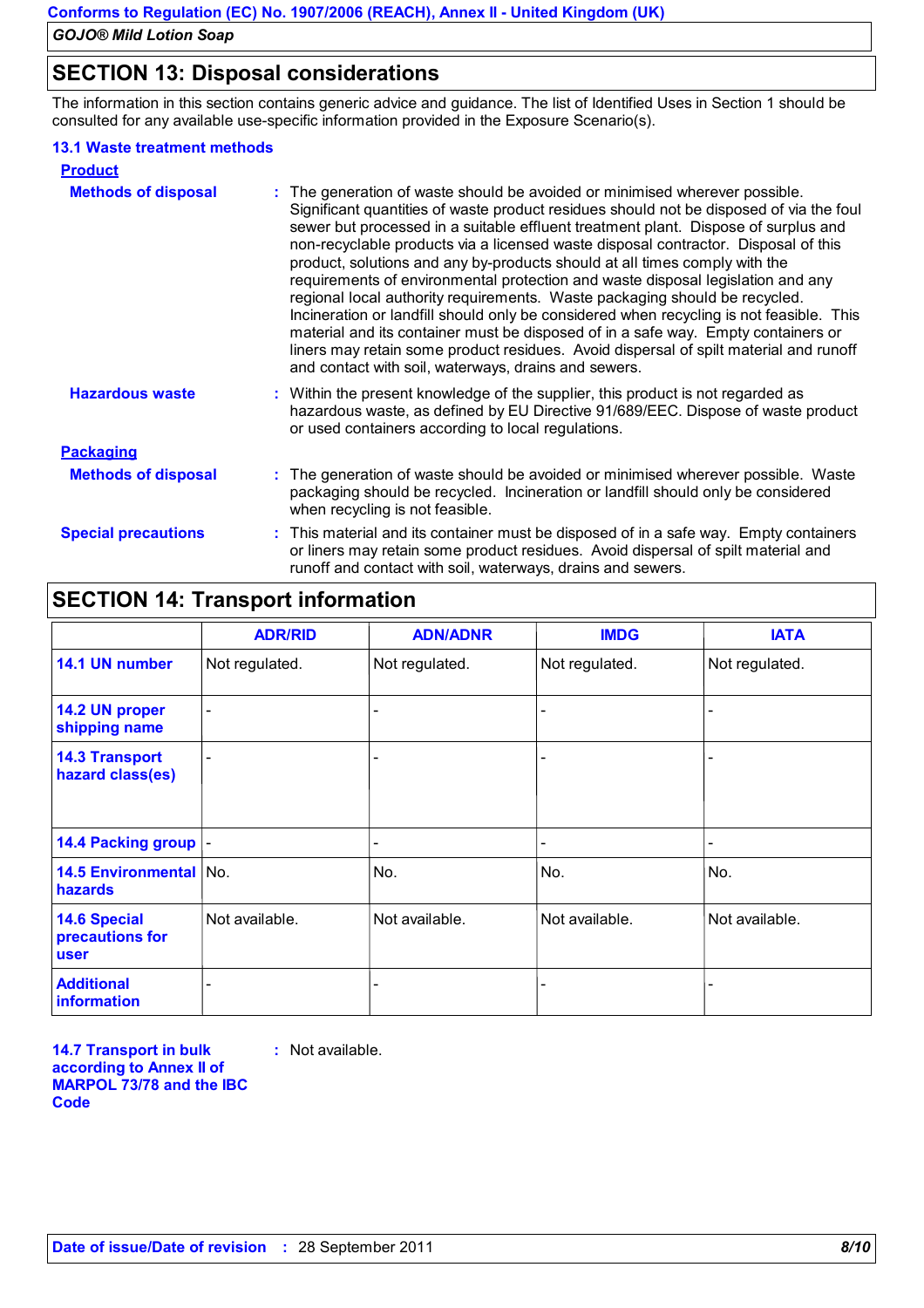### **SECTION 15: Regulatory information**

|                                                                                                                                                                 | 15.1 Safety, health and environmental regulations/legislation specific for the substance or mixture        |
|-----------------------------------------------------------------------------------------------------------------------------------------------------------------|------------------------------------------------------------------------------------------------------------|
| EU Regulation (EC) No. 1907/2006 (REACH)                                                                                                                        |                                                                                                            |
| <b>Annex XIV - List of substances subject to authorisation</b>                                                                                                  |                                                                                                            |
| <b>Substances of very high concern</b>                                                                                                                          |                                                                                                            |
| None of the components are listed.                                                                                                                              |                                                                                                            |
| <b>Annex XVII - Restrictions</b><br>on the manufacture,<br>placing on the market and<br>use of certain dangerous<br>substances, mixtures and<br><b>articles</b> | : Not applicable.                                                                                          |
| <b>Other EU regulations</b>                                                                                                                                     |                                                                                                            |
| <b>Europe inventory</b>                                                                                                                                         | : All components are listed or exempted.                                                                   |
| <b>Black List Chemicals</b>                                                                                                                                     | : Not listed                                                                                               |
| <b>Priority List Chemicals</b>                                                                                                                                  | : Not listed                                                                                               |
| <b>Integrated pollution</b><br>prevention and control list<br>(IPPC) - Air                                                                                      | : Not listed                                                                                               |
| <b>Integrated pollution</b><br>prevention and control list<br>(IPPC) - Water                                                                                    | : Not listed                                                                                               |
| <b>International regulations</b>                                                                                                                                |                                                                                                            |
| <b>Chemical Weapons</b><br><b>Convention List Schedule I</b><br><b>Chemicals</b>                                                                                | : Not listed                                                                                               |
| <b>Chemical Weapons</b><br><b>Convention List Schedule II</b><br><b>Chemicals</b>                                                                               | : Not listed                                                                                               |
| <b>Chemical Weapons</b><br><b>Convention List Schedule III</b><br><b>Chemicals</b>                                                                              | : Not listed                                                                                               |
| <b>15.2 Chemical Safety</b><br>Assessment                                                                                                                       | : Chemical Safety Assessments for all substances in this product are either Complete<br>or Not applicable. |
| <b>15.3 Registration status</b>                                                                                                                                 | : Not applicable.                                                                                          |

### **SECTION 16: Other information**

| $\mathcal V$ Indicates information that has changed from previously issued version.                                                                                                                                                                                                                                                       |
|-------------------------------------------------------------------------------------------------------------------------------------------------------------------------------------------------------------------------------------------------------------------------------------------------------------------------------------------|
| <b>Abbreviations and acronyms : ATE = Acute Toxicity Estimate</b><br>CLP = Classification, Labelling and Packaging Regulation [Regulation (EC) No.<br>1272/2008]<br>DNEL = Derived No Effect Level<br>EUH statement = CLP-specific Hazard statement<br>PNEC = Predicted No Effect Concentration<br><b>RRN = REACH Registration Number</b> |
|                                                                                                                                                                                                                                                                                                                                           |

**Classification according to Regulation (EC) No. 1272/2008 [CLP/GHS]** Skin Irrit. 2, H315 Eye Irrit. 2, H319

**Procedure used to derive the classification according to Regulation (EC) No. 1272/2008 [CLP/GHS]**

| <b>Classification</b> | <b>Justification</b> |
|-----------------------|----------------------|
| Skin Irrit. 2, H315   | l Calculation method |
| Eye Irrit. 2, H319    | l Calculation method |